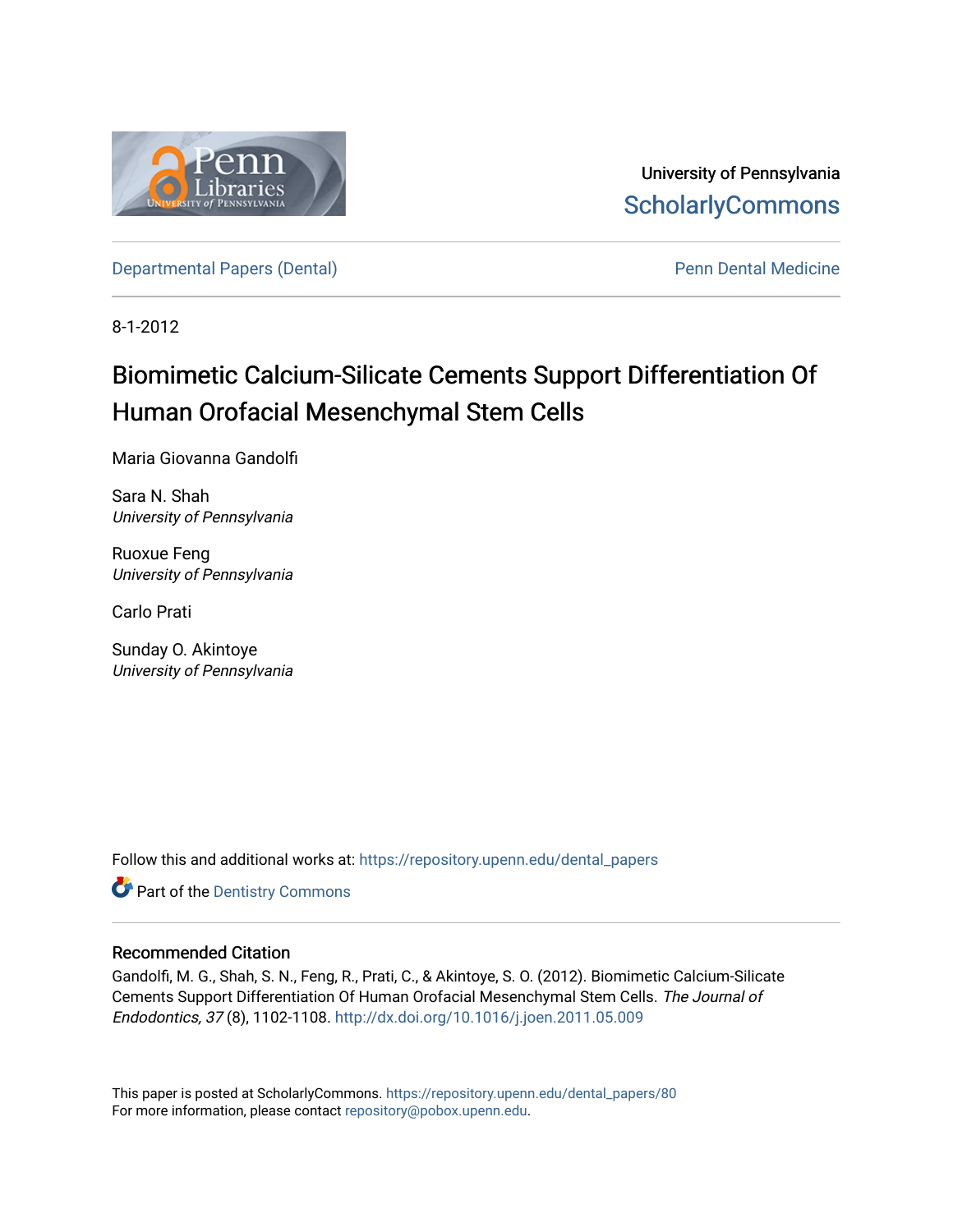## Biomimetic Calcium-Silicate Cements Support Differentiation Of Human Orofacial Mesenchymal Stem Cells

## Abstract

## Introduction

Human orofacial bone mesenchymal stem cells (OFMSCs) from maxilla and mandible have robust osteogenic regenerative properties based on our previous reports that demonstrate phenotypic and functional differences between jaw and axial bone mesenchymal stem cells in same individuals. Furthermore, a combination of OFMSCs with bioactive calcium-releasing cements can potentially improve OFMSC multi-lineage differentiation capacity, but biocompatibility of calcium silicate cements with OFMSCs is still unclear. We tested the hypothesis that material extracts of calcium-releasing calciumsilicate cements support biomimetic microenvironment for survival and differentiation of human OFMSCs.

## **Methods**

Two experimental calcium-silicate cements 1) calcium-silicate mineral powder (wTC) containing di- and tricalcium-silicate, calcium sulphate, and calcium chloride and 2) wTC doped with alpha-tricalcium phosphate (wTC-αTCP) were designed and prepared. Cement setting times were assessed by Gilmore needles, ability to release calcium and hydroxyl ions was assessed by potentiometric methods and OFMSC attachment to calcium-silicate discs was assessed. Calcium-silicate material extracts were tested for ability to support OFMSCs survival and in vitro/in vivo differentiation.

## **Results**

Fewer OFMSCs attached to calcium-silicate discs relative to tissue culture plastic (p=0.001). Extracts of calcium-silicate cements sustained OFMSC survival, maintained steady state levels of vascular cell adhesion molecule-1, alkaline phosphatase and bone sialoprotein while upregulating their respective gene transcripts. Adipogenic and in vivo bone regenerative capacities of OFMSCs were also unaffected by calcium-silicate extracts.

## **Conclusions**

Ion-releasing calcium-silicate cements support a biomimetic microenvironment conducive to survival and differentiation of OFMSCs. Combination of OFMSCs and calcium-silicate cement can potentially promote tissue regeneration in periapical bone defects.

## Keywords

orofacial stem cells, calcium-silicate, alpha-tricalcium phosphate, endodontic, bone cements, bone regeneration

## **Disciplines**

**Dentistry**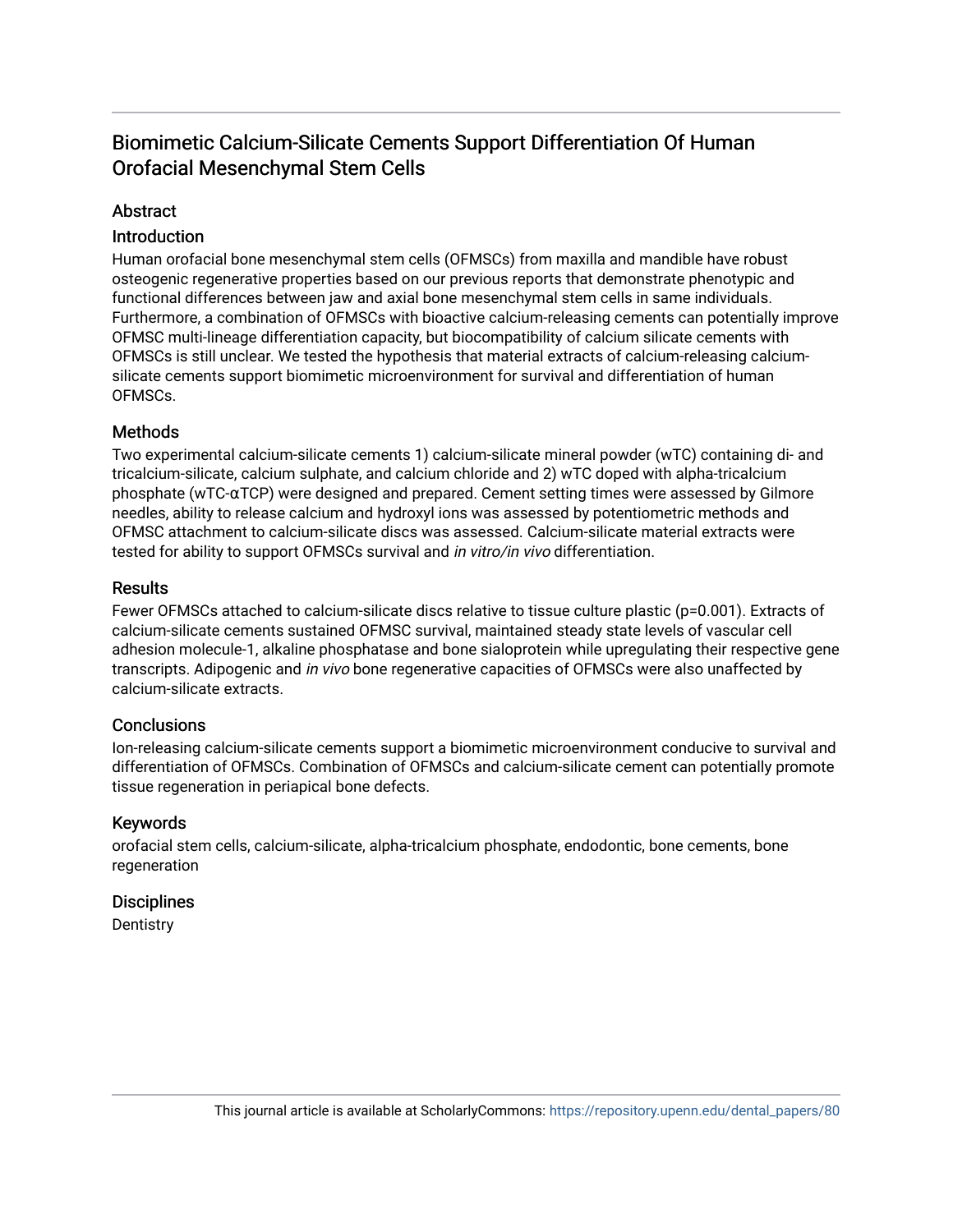

# NIH Public Access

**Author Manuscript**

*J Endod*. Author manuscript; available in PMC 2012 August 1.

## Published in final edited form as:

J Endod. 2011 August ; 37(8): 1102–1108. doi:10.1016/j.joen.2011.05.009.

## **Biomimetic Calcium-Silicate Cements Support Differentiation Of Human Orofacial Mesenchymal Stem Cells**

**Maria Giovanna Gandolfi**1, **Sara N. Shah**2, **Ruoxue Feng**2, **Carlo Prati**1, and **Sunday O. Akintoye**<sup>2</sup>

<sup>1</sup> Laboratory of Biomaterials and Oral Pathology, Department of Odontostomatological Sciences, University of Bologna, Bologna, Italy

<sup>2</sup> Department of Oral Medicine, School of Dental Medicine, University of Pennsylvania, Philadelphia, PA USA

## **Abstract**

**Introduction—**Human orofacial bone mesenchymal stem cells (OFMSCs) from maxilla and mandible have robust osteogenic regenerative properties based on our previous reports that demonstrate phenotypic and functional differences between jaw and axial bone mesenchymal stem cells in same individuals. Furthermore, a combination of OFMSCs with bioactive calciumreleasing cements can potentially improve OFMSC multi-lineage differentiation capacity, but biocompatibility of calcium silicate cements with OFMSCs is still unclear. We tested the hypothesis that material extracts of calcium-releasing calcium-silicate cements support biomimetic microenvironment for survival and differentiation of human OFMSCs.

**Methods—**Two experimental calcium-silicate cements 1) calcium-silicate mineral powder (wTC) containing di- and tricalcium-silicate, calcium sulphate, and calcium chloride and 2) wTC doped with alpha-tricalcium phosphate (wTC- $\alpha$ TCP) were designed and prepared. Cement setting times were assessed by Gilmore needles, ability to release calcium and hydroxyl ions was assessed by potentiometric methods and OFMSC attachment to calcium-silicate discs was assessed. Calcium-silicate material extracts were tested for ability to support OFMSCs survival and *in vitro/ in vivo* differentiation.

**Results—**Fewer OFMSCs attached to calcium-silicate discs relative to tissue culture plastic (p=0.001). Extracts of calcium-silicate cements sustained OFMSC survival, maintained steady state levels of vascular cell adhesion molecule-1, alkaline phosphatase and bone sialoprotein while upregulating their respective gene transcripts. Adipogenic and *in vivo* bone regenerative capacities of OFMSCs were also unaffected by calcium-silicate extracts.

**Conclusions—**Ion-releasing calcium-silicate cements support a biomimetic microenvironment conducive to survival and differentiation of OFMSCs. Combination of OFMSCs and calciumsilicate cement can potentially promote tissue regeneration in periapical bone defects.

## **Keywords**

orofacial stem cells; calcium-silicate; alpha-tricalcium phosphate; endodontic; bone cements; bone regeneration

<sup>© 2011</sup> American Association of Endodontics. Published by Elsevier Inc. All rights reserved. The authors deny any conflicts of interest

**Publisher's Disclaimer:** This is a PDF file of an unedited manuscript that has been accepted for publication. As a service to our customers we are providing this early version of the manuscript. The manuscript will undergo copyediting, typesetting, and review of the resulting proof before it is published in its final citable form. Please note that during the production process errors may be discovered which could affect the content, and all legal disclaimers that apply to the journal pertain.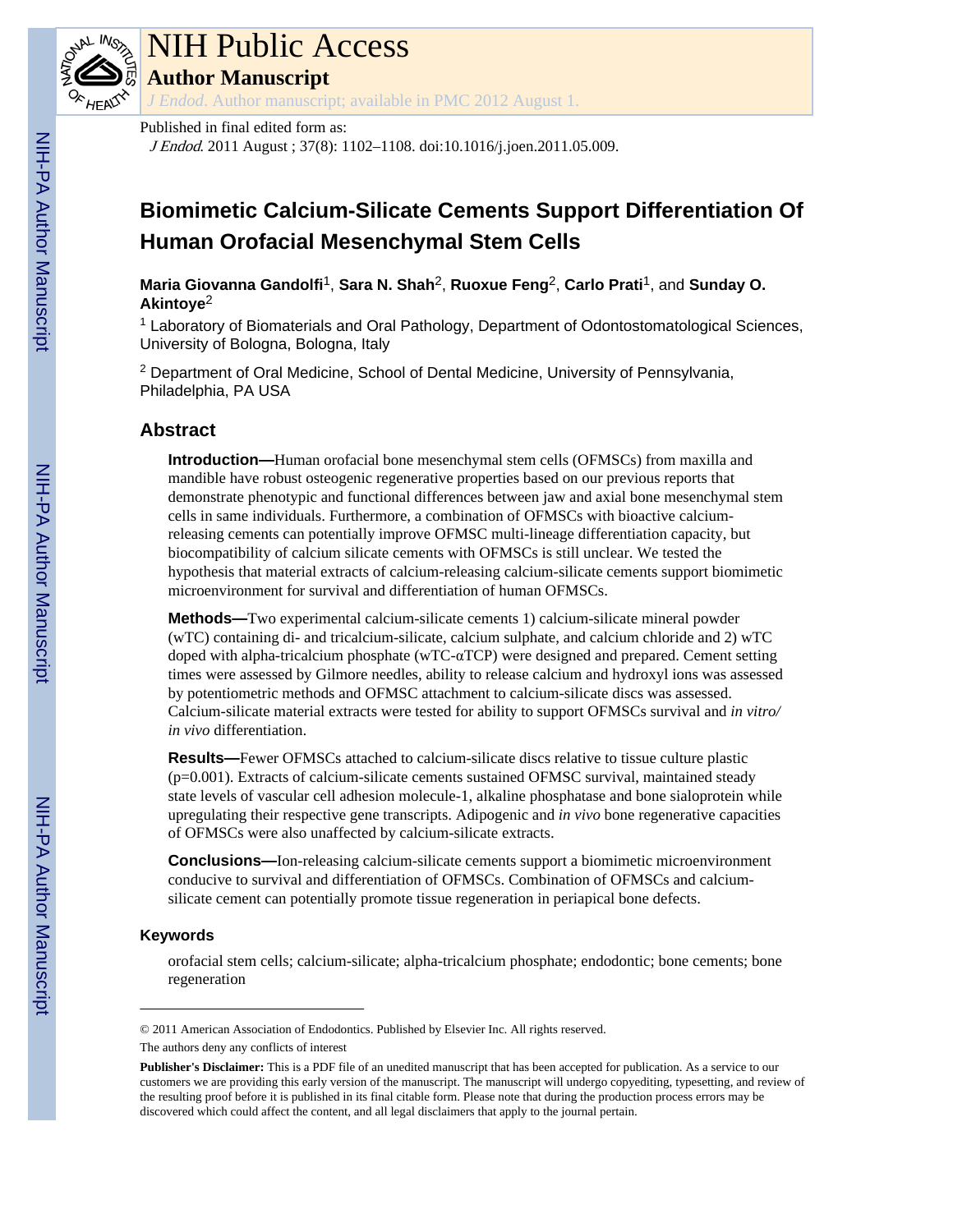## **Introduction**

Orofacial bone mesenchymal stem cells (OFMSCs) from maxilla and mandible are postnatal mesenchymal stem cells with inherently higher survival and osteogenic properties than bone mesenchymal stem cells (BMSCs) from non-oral bones (1, 2). We have previously shown that in same individuals, BMSCs in the jaw (i.e. OFMSCs) are skeletally site-specific based on proliferation, survival, differentiation and *in vivo* regenerative properties (1–3). A combination of the biology of the local microenvironment and circulating levels of soluble calcium and inorganic phosphates have been correlated with bone regeneration(4, 5); therefore calcium-silicate cements also known as Mineral Trioxide Aggregates (MTA) cements are used clinically in oral surgery and root canal therapy. Calcium-silicate cements have attractive chemical, physical and biological properties that include ability to set in the presence of moisture, the release of calcium ions, and ability to form apatite in the presence of phosphate-containing simulated-body fluids (6–11).

The bioactive properties of calcium-silicate cements combined with bio-interactivity (12) with local microenvironment may be conducive to cell survival and bone regeneration (13), but there is paucity of information on effects of calcium-silicate cements on jaw specific mesenchymal stem cells (14). Alpha-tricalcium phosphate ( $\alpha$ -TCP) is a reactive compound that can serve as a source of phosphate (15) and calcium ions (16) for apatite formation (17) and tissue regeneration. Although calcium-silicate cements are more resorbable than hydroxyapatite-tricalcium phosphate commonly used to promote bone regeneration, they can potentially stimulate appropriate biomimetic microenvironments for OFMSC differentiation because they have been shown to promote attachment and proliferation of osteoblast-like cells and dental pulp stem cells (DPSCs) (5, 18). DPSCs share similar embryological origin with OFMSCs (1, 19) but OFMSCs display higher osteogenic differentiation (2). A combination of superior osteogenesis of OFMSCs with biomimetic properties of calcium-silicate cements is attractive for bone regeneration, but biocompatibility of calcium-silicate material extracts with survival and regenerative properties of OFMSCs are still unclear.

The aim of this study was to determine the biocompatibility of OFMSCs with biomimetic properties of two calcium-silicate preparations: 1) calcium-silicate mineral powder (wTC) containing di- and tricalcium-silicate, calcium sulphate and calcium chloride; and 2) wTC doped with alpha-tricalcium phosphate (wTC-αTCP). We hypothesized that calcium ions and other minerals (silicon and phosphorous) in material extracts released by calciumsilicate cements will provide supportive biomimetic microenvironment for survival and differentiation of human OFMSCs.

## **Materials and Methods**

#### **Preparation of calcium silicate cements**

Experimental calcium-silicate mineral powder (wTC) containing di- and tricalcium-silicate, calcium sulphate, calcium chloride; and another wTC doped with alpha-tricalcium phosphate (wTC-αTCP) were designed and produced. The grinded mineral powders were mixed using 1 g of cement per 0.300 ml of calcium and magnesium free Dulbecco s Phosphate Buffered Saline (DPBS) pH 7.4 (Lonza Walkersville Inc, Walkersville, MD, USA, Cat #17–512) on a glass plate with stainless-steel spatula. A homogeneous paste was achieved within 30 seconds and packed into a circular polyvinyl chloride (PVC) mold (8 mm internal diameter and 1.6 mm thickness) to obtain a smooth surface.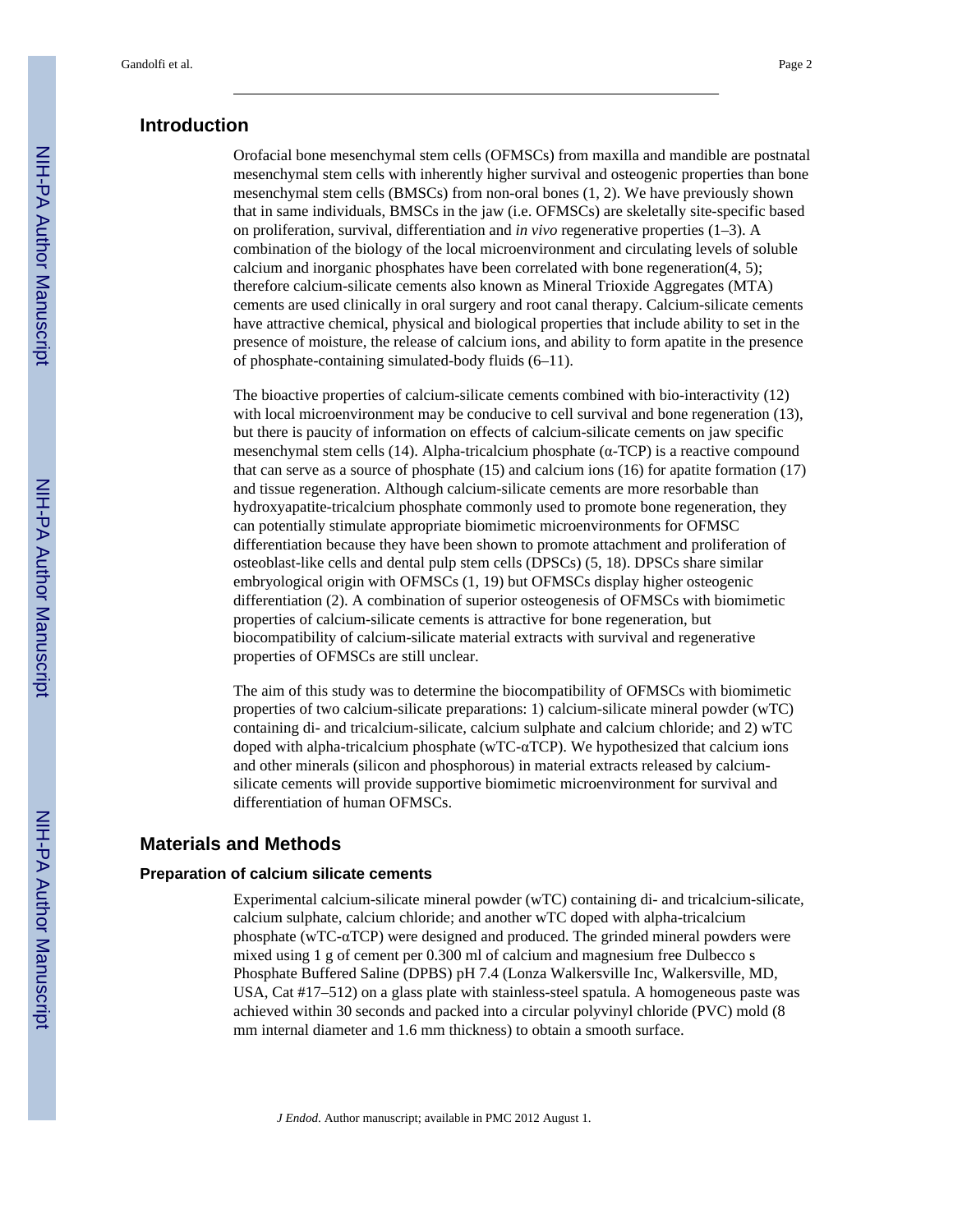#### **Setting times of cements**

Calcium-silicate cement (wTC and wTC- $\alpha$ TCP) discs covered on upper and lower surfaces with wet gauze to prevent dehydration were placed in a hermetically sealed curing chamber (37°C and 98% relative humidity) before evaluating setting times. Gilmore needles were used to assess setting times according to ASTM C266-03 (American Society for Testing and Materials International) and ISO 9917-1 (International Organization for Standardization) (20, 21). Briefly described, Gilmore initial setting time was the elapsed time (in minutes) between the mixing of the cement with liquid and the first penetration measurement that does not mark the specimen surface with a complete circular impression. As either the initial or final setting times approached (i.e. no indentation), the specimens were tested every minute to determine the exact Gilmore setting time. Following initial setting time, the specimens were assessed every 5 minutes until final stetting time was determined. Weight/ diameter of Gilmore needle used were 113.4  $g/2.12$  mm and 453.6- $g/1.06$  mm to test initial and final setting times respectively (20). Setting time testing was performed on three replicates for each material and each sample was used for only one indentation test.

#### **Calcium release and alkalinizing activity of cements**

Calcium-silicate cement (wTC and wTC- $\alpha$ TCP) discs (n=10 for each material) were immediately immersed in 10 ml of deionized water (pH 6.8) in polypropylene sealed containers at 37°C. Soaking water was collected at 3 and 24 hours and after 7, 14 and 28 days to assess pH and calcium content. Calcium released in soaking water was measured using a calcium probe (Calcium ion electrode, Eutech instruments Pte Ldt, Singapore) after addition of 0.200 ml (2%) of ionic strength adjuster (ISA, 4 mol/L KCl, WTW, Weilheim, Germany). The pH of soaking water was measured using a selective temperature compensated electrode (Sen Tix Sur WTW, Weilheim, Germany) and a previously calibrated multi-parameter laboratory meter (inoLab 750, WTW Weilheim, Germany). The probes were inserted into the soaking media at room temperature (24°C) with continuous stirring. Each measurement was repeated three times.

#### **Calcium-silicate disc and extract preparations for cell culture**

Calcium-silicate cement (wTC and wTC-αTCP) discs for OFMSC culture were prepared as above using a circular PVC mold (12 mm internal diameter and 1.6 mm thickness). To obtain partial setting, cements were kept for 1 hour at 37°C and 95% relative humidity to allow for hydration and setting reactions. Cements discs were de-molded and sterilized for 2 hours in antibiotic medium consisting of α-modified minimum essential medium ( $α$ -MEM), 100 U/ml penicillin, 100 mg/ml streptomycin sulfate and 25 μg/ml amphotericin B. Discs were washed free of antibiotic medium with sterile PBS before using for cell attachment assay. Cement discs prepared in the similar manner as above were allowed to set for 1 hour at room temperature instead of 37°C, transferred to a 24-well culture plate and sterilized with antibiotic medium as above. Discs were incubated in 1.5 ml fresh  $\alpha$ -MEM containing 100 U/ml penicillin, 100 mg/ml streptomycin sulfate and 2 mM glutamine at 37°C in humidified atmosphere for 24 hours to allow for release of calcium and silicate ions into the medium. The supernatant collected was referred to as material extract. wTC and wTC-αTCP material extracts were passed through separate 0.22 μm filters, pH recorded with colorimetric strips, and kept at 4°C until used for cell culture.

#### **Culture of orofacial bone mesenchymal stem cells**

Human OFMSCs were expanded from primary cultures of human maxilla and mandible primary bone mesenchymal stem cells previously isolated under an existing protocol approved by the University of Pennsylvania Institutional Review Board. The cells were cultured in growth medium consisting of α-MEM supplemented with 10% fetal bovine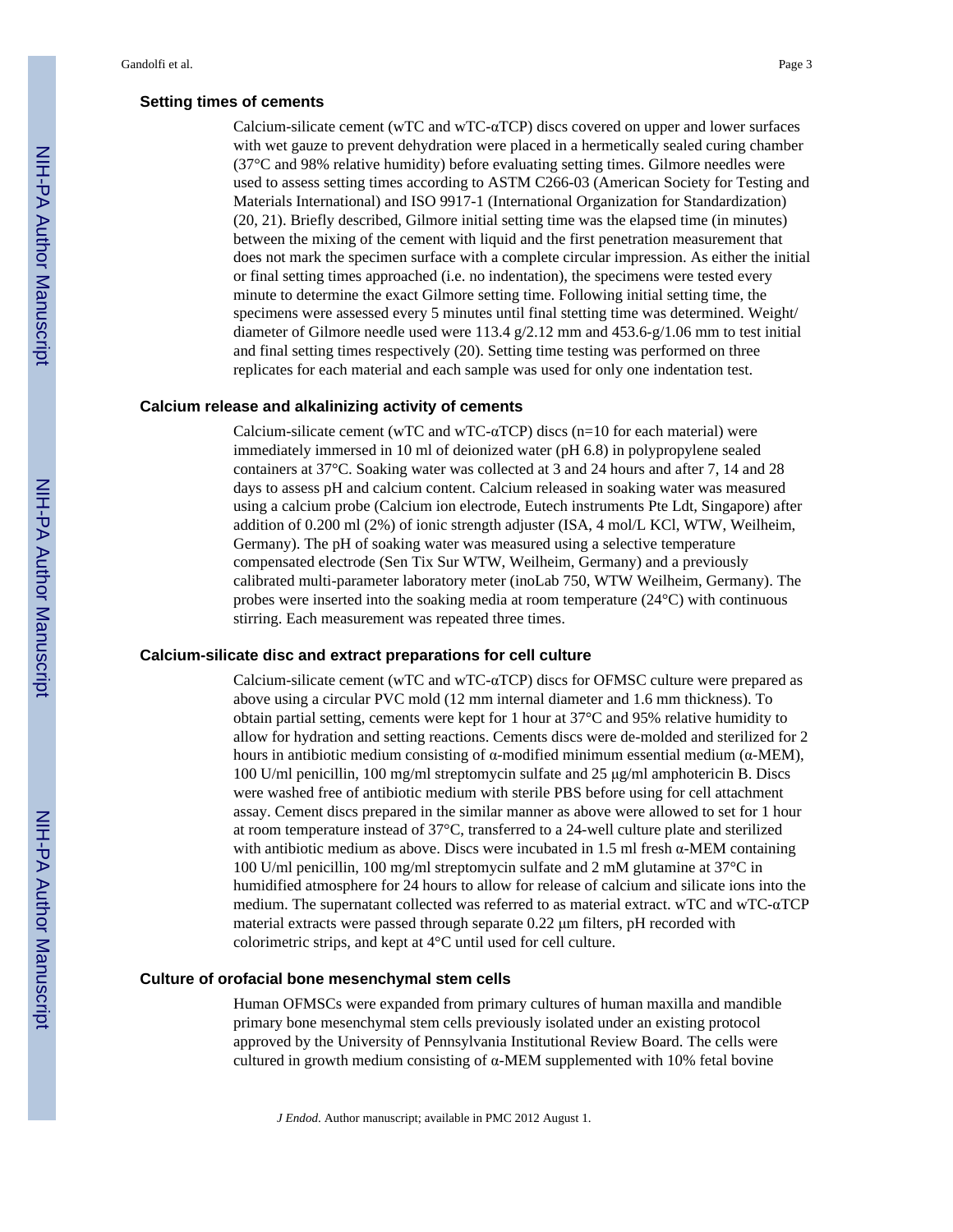serum (FBS) (Equitech Bio Inc., Kerville TX), 100 U/ml penicillin, 100 mg/ml streptomycin sulfate and 2 mM glutamine (BioSource International Camarillo CA), incubated at 37ºC in a humidified atmosphere of 5%  $CO<sub>2</sub>$  and air as previously described (1). Passage 3 OFMSCs were used for all experiments.

#### **Attachment of OFMSCs to calcium-silicate discs**

Sterile 12 mm diameter wTC and wTC- $\alpha$ TCP discs prepared as above were transferred into separate wells of a 24-well culture plate containing  $\alpha$ -MEM growth medium.  $2.0 \times 10^4$ OFMSCs were seeded on triplicate wTC and wTC-αTCP discs and in blank wells so that tissue culture plastic served as control. After 24 hours, the discs were transferred to another 24-well plate. Attached cells were released with trypsin/EDTA and cell scraper before counting with a hemocytometer.

#### **OFMSC survival in calcium-silicate extracts**

OFMSCs were seeded in 96-well plate at  $3.2 \times 10^4$  cells per well. After 24 hours, α-MEM growth medium was changed so that three sets of 11 wells received extract of wTC or wTCαTCP or fresh α-MEM growth medium. After another 72 hours in culture, surviving cells were assessed using colorimetric WST-1 cell proliferation assay (Roche Applied Science, Indianapolis, IN, USA) according to manufacturer s instructions.

#### **Lineage differentiation of OFMSCs in calcium-silicate extracts**

**Osteogenesis—**OFMSCs seeded at  $9.5 \times 10^4$  cells per well in duplicate wells of a 6-well plate were kept in culture for 24 hours before exposure to either wTC or wTC- αTCP material extract prepared as above. Control cells received fresh α-MEM growth medium. After 48 hours, the cells were replenished with osteogenic medium consisting of  $\alpha$ -MEM, 10% FBS, 100 U/ml penicillin, 100 mg/ml streptomycin sulfate, 2 mM glutamine, 10−<sup>8</sup> M dexamethasone and 100 μM L-ascorbic acid phosphate magnesium-hydrate. After another 48 hours, total protein was collected using Mammalian Protein Extraction Reagent (M-PER, Pierce Biotechnology, Rockford, IL). In a similar set up of parallel experiment, total RNA was isolated with Trizol reagent (Invitrogen, Carlsbad, CA).

**Western blotting—**Protein amount was determined with BCA protein assay (Pierce Biotechnology, Rockford, IL). 50 μg protein was separated in 4–12% Bis–Tris gel (Invitrogen, Carlsbad, CA) under reducing conditions and western blotting was performed as previously described (3). Membranes were probed with the following primary antibodies: 1:200 dilution of mouse monoclonal anti-vascular cell adhesion marker-1 (VCAM-1, ab19264, AbCam, Cambridge MA), 1:100 dilution of mouse monoclonal anti-bone sialoprotein (BSP, LFMb-25, kindly provided by Dr. Larry Fisher, National Institute of Dental and Craniofacial Research/National Institutes of Health [NIDCR/NIH], Bethesda MD) and 1:200 rabbit anti-alkaline phosphatase (ALP, LF47, gift from Dr. Larry Fisher, NIDCR/NIH). Mouse anti-α-tubulin (12G10, Developmental Studies Hybridoma Bank, Iowa City, IA) at 1:200 dilution served as protein loading control. After probing with 1:5000–1:10000 dilution of specie-specific secondary antibody conjugated to horseradish peroxidase, the immunoreactive bands were detected with chemiluminescent reagents (GE Healthcare, UK) and analyzed digitally with Kodak Image Station 4000MM (Molecular Imaging Systems, Carestream Health, Rochester, NY). Relative abundance of adhesion and osteogenic markers were normalized to α-tubulin.

**Real time-PCR—cDNA** was prepared from 2 mg of total RNA using oligo(dT) and SuperScript First-Strand Synthesis System for reverse transcriptase PCR (Invitrogen, Carlsbad, CA). Real-time PCR reaction was performed in ABI 7300 Real-Time PCR System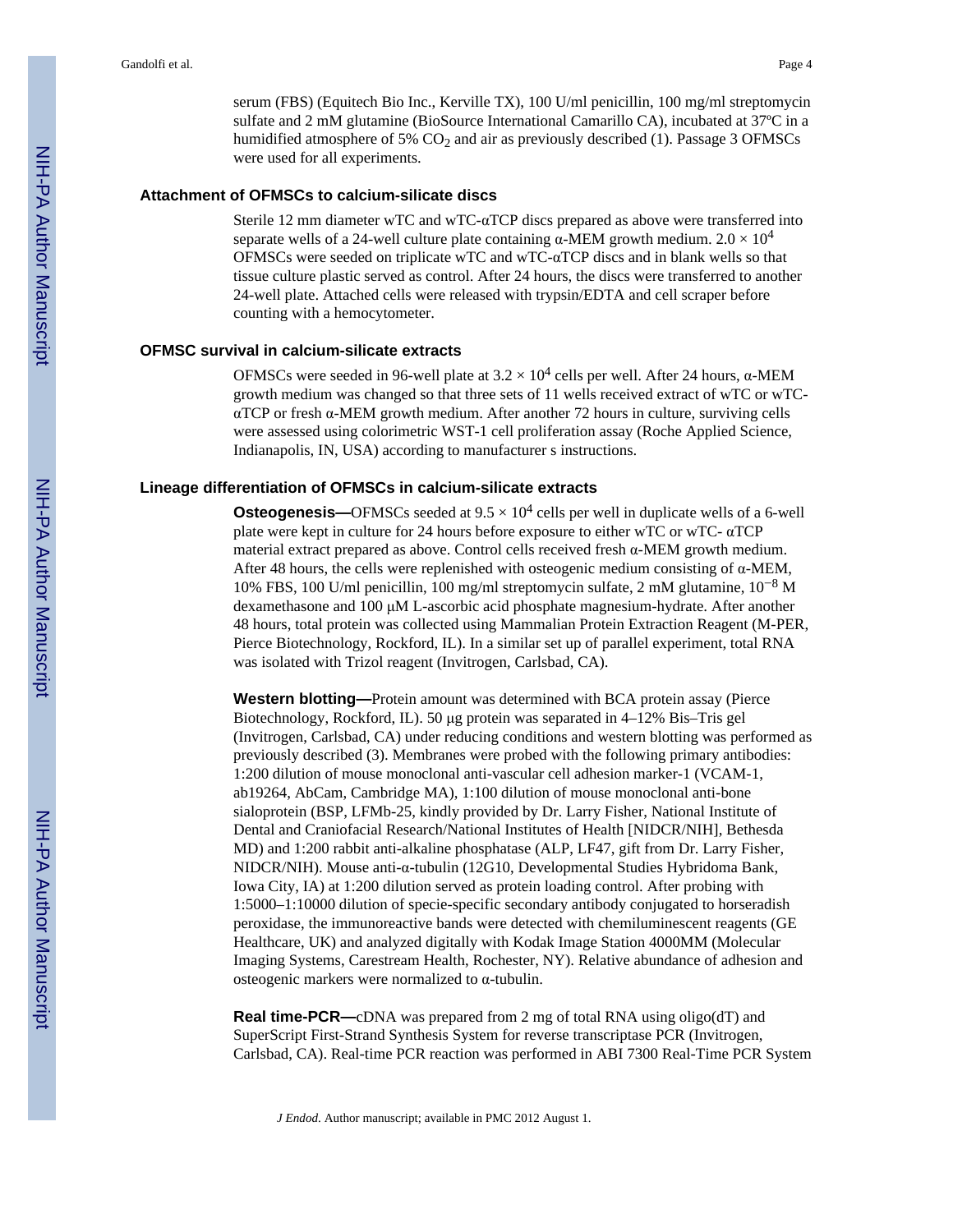using Power SYBR Green PCR Master Mix (Applied Biosystems, Foster City, CA) and primer sets designed with Primer Express software (Applied Biosystems, Foster City, CA) and GenBank sequences for: human VCAM-1 - forward, 5′- GAAGGAATTAACCAGGCTGGAA-3′, reverse, 5′- AGTTTTATGTCTTTTGGAGTAACTTG-3′; human ALP - forward, 5′- CCGTGGCAACTCTATCTTTGG-3′, reverse, 5′-GATGGCAGTGAAGGGCTTCTT-3′; human BSP - forward, 5′-AACGAAGAAAGCGAAGCAGAA-3′, reverse, 5′- TCTGCCTCTGTGCTGTTGGT-3′ and human TATA binding protein (TBP) - forward, 5′- GGAGCTGTGATGTGAAGTTTCCTA-3′, reverse, 5′- CCAGGAAATAACTCTGGCTCATAAC-3′ used as endogenous control. A negative PCR control without template was included in each assay. Gene expression levels normalized to TBP and presented as relative fold change using the ΔΔCt method (Applied Biosystems, Foster City, CA) was used to quantify changes in mRNA levels in response to material

extracts.

**Adipogenesis—** $2 \times 10^4$  OFMSCs plated in duplicate 60 mm dishes were treated with material extracts as above. They were further cultured for 4 weeks in adipogenic medium consisting of α-MEM supplemented with  $10^{-8}$  M dexamethasone, insulin (1 μg/ml), 1methyl-3-isobutylxanthine (IBMX,  $5 \times 10^{-8}$  M) and indomethacin (10<sup>-4</sup> M); medium was changed twice weekly. The cells were fixed with 4% paraformaldehyde, stained with 0.3% Oil Red O and counterstained with 1% Fast green dye. Lipid droplets were assessed microscopically.

#### *In vivo* **bone regeneration by OFMSCs exposed to calcium-silicate extracts**

Using both extract-exposed and control OFMSCs,  $2 \times 10^6$  cells attached to 40 mg of spheroidal hydroxyapatite tricalcium phosphate (particle size 0.5–1.0 mm; Zimmer, Warsaw, IN, USA) were transplanted aseptically into separate subcutaneous pockets of 8 week-old immunocompromised female nude mice (NIH-III-nu; Charles River Laboratories, Wilmington, MA, USA) as previously described (1, 3) and in accordance with animal protocol approved by University of Pennsylvania Institutional Animal Care and Use Committee. Transplants were harvested at 6 weeks, fixed with 4% paraformaldehyde, decalcified in 10% ethylenediaminetetraacetic acid (EDTA) (pH 8.0) and embedded in paraffin. Hematoxylin eosin-stained 5 μm sections were evaluated and quantified microscopically as previously described (1, 3).

#### **Statistical analysis**

Results were expressed as mean ± standard deviation (SD). Differences between groups were analysed with one-way analysis of variance (ANOVA) followed by post hoc comparisons with Tukey-Kramer test using SigmaStat 3.1, Systat Software, Inc., Chicago, IL). Statistical significance was set at  $P < 0.05$ .

## **Results**

Setting reaction initiated earlier and hardness was completed faster in wTC- $\alpha$ TCP discs relative to wTC (Table 1). Similarly, release of calcium ions in unset freshly prepared cement was also faster in wTC-αTCP within the first 3 hours, but wTC displayed a more gradual calcium release within the first 24 hours in spite of relatively similar pH of soaking solution (Table 2). Discs formed from partially and fully set wTC and wTC-αTCP cements maintained their rigidity and shape irrespective of setting parameters (Figure 1A). Attachment of OFMSCs to cement discs was much lower than tissue culture plastic (p  $=0.001$ ) but wTC discs apparently supported slightly more cell attachment than wTC- $\alpha$ TCP (Figure 1B). Exposure of sub-confluent monolayer of OFMSCs to cement extracts reduced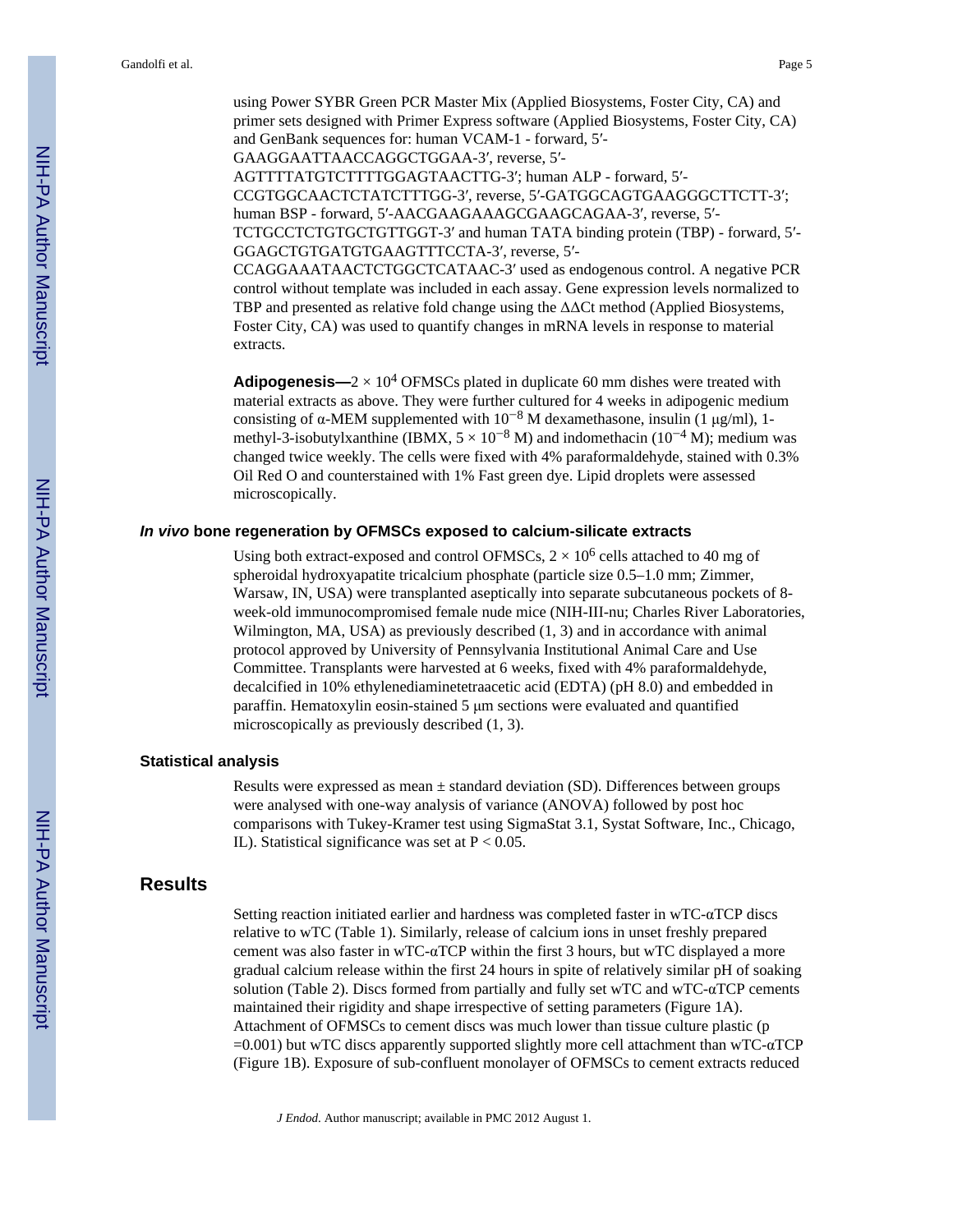cell-to-cell contact and plastic adherence (Figures 1C–E). There were evidences of cement sediments and free floating cells in the wTC and wTC- $\alpha$ TCP culture environments while control cells in α-MEM continued proliferation to 100% cell confluence (Figures 1C–E). Despite the sub-optimal culture conditions in material extracts, OFMSCs exposed to cement extracts displayed 80–98% survival relative to control cells in α-MEM but there was no statistically significant difference between wTC and wTC- $\alpha$ TCP extracts ( $p = 0.07$ ) (Figure 1F). OFMSC levels of VCAM-1, a marker of cell attachment was unaffected by cement extracts based on western blot analysis (Figures 2A and B), but mRNA expression was upregulated as shown by real time PCR (Figure 2C). Similarly, protein levels of ALP and BSP remained at baseline level in OFMSCs exposed to cement extracts (Figure 2B) but mRNA levels of ALP and not BSP were distinctly upregulated by extracts of both wTC and wTC-αTCP (Figure 2C). There was no significant difference between wTC and wTC-αTCP. Interestingly, aggregates of fat droplets were fewer numerically but structurally larger in OFMCs pre-treated with material extracts relative to control cells (Figures 3A–C). Similarly OFMSCs pre-treated with material extracts before transplantation into immunocompromised mice regenerated appreciable *in vivo* bone structurally (Figures 3D–F) and quantitatively (Figure 3G) similar to those of control cells.

## **Discussion**

Large periapical bone defects pose a surgical challenge in endodontic practice. They often require the use of bioactive materials like calcium silicate to promote apical bone healing (22–24). Calcium-silicate cements release calcium ions and the presence of Si-OH groups triggers the formation of a layer of apatite on the cement surface (6). Both wTC and wTCαTCP calcium-silicate cements tested in this study set rapidly and released appreciably high calcium ions within the first 24 hours of fluid exposure. The ion-releasing effect that gradually tapered down within 7 days can therefore counteract potential tissue accumulation and cytotoxicity. Calcium and silicon ions released from bioactive glasses have been shown to stimulate osteoblast proliferation and gene expression (25–27). It is possible that calcium ion-releasing ability of cements tested in this study also favor OFMSC differentiation and jaw bone healing (28). We found that OFMSCs attachment to cements was low relative to tissue culture plastic, but they maintained proliferation and survival in the calcium-rich extract generated by the cements. While both types of calcium-silicate cement set rapidly and maintained their rigidity to allow for cell attachment, the reduced OFMSC attachment observed is similar to previously described attachment to oxidized titanium commonly used to promote osseointegration of dental implants (19). The relatively non-suppressible protein levels of VCAM-1, ALP and BSP and upregulation of their respective transcripts support ability of OFMSCs to differentiate in a calcium rich extract. Ability to induce adipogenesis and *in vivo* bone formation despite pre-treatment with cement extracts also support previous reports that osteoprogenitor cells respond to critical concentrations of calcium and silicate released by fresh cement surfaces (14, 28) and sol-gel bioactive glasses (29). In spite of reduced OFMSC attachment and survival, the residual OFMSCs demonstrated enhanced adipogenesis and comparatively similar *in vivo* bone formation as control cells. Therefore, gradual release of calcium and silicate ions from calcium-silicate cements may represent another stimulatory signal for OFMSC differentiation. Apart from larger aggregates of lipid droplets, there were no significant differences between wTC and wTC-αTCP on OFMSCs differentiation. Previous reports have demonstrated that different α-TCP doped calciumsilicate cements have enhanced bioactivity i.e. faster/higher apatite-forming ability (30, 31) but they also slightly reduced the proliferation of human BMSCs seeded on their surface (13).

Calcium-silicate cements have been proposed as root-end filling materials and root-canal sealers in endodontic therapy (23). Specifically, wTC and wTC-αTCP formulations can be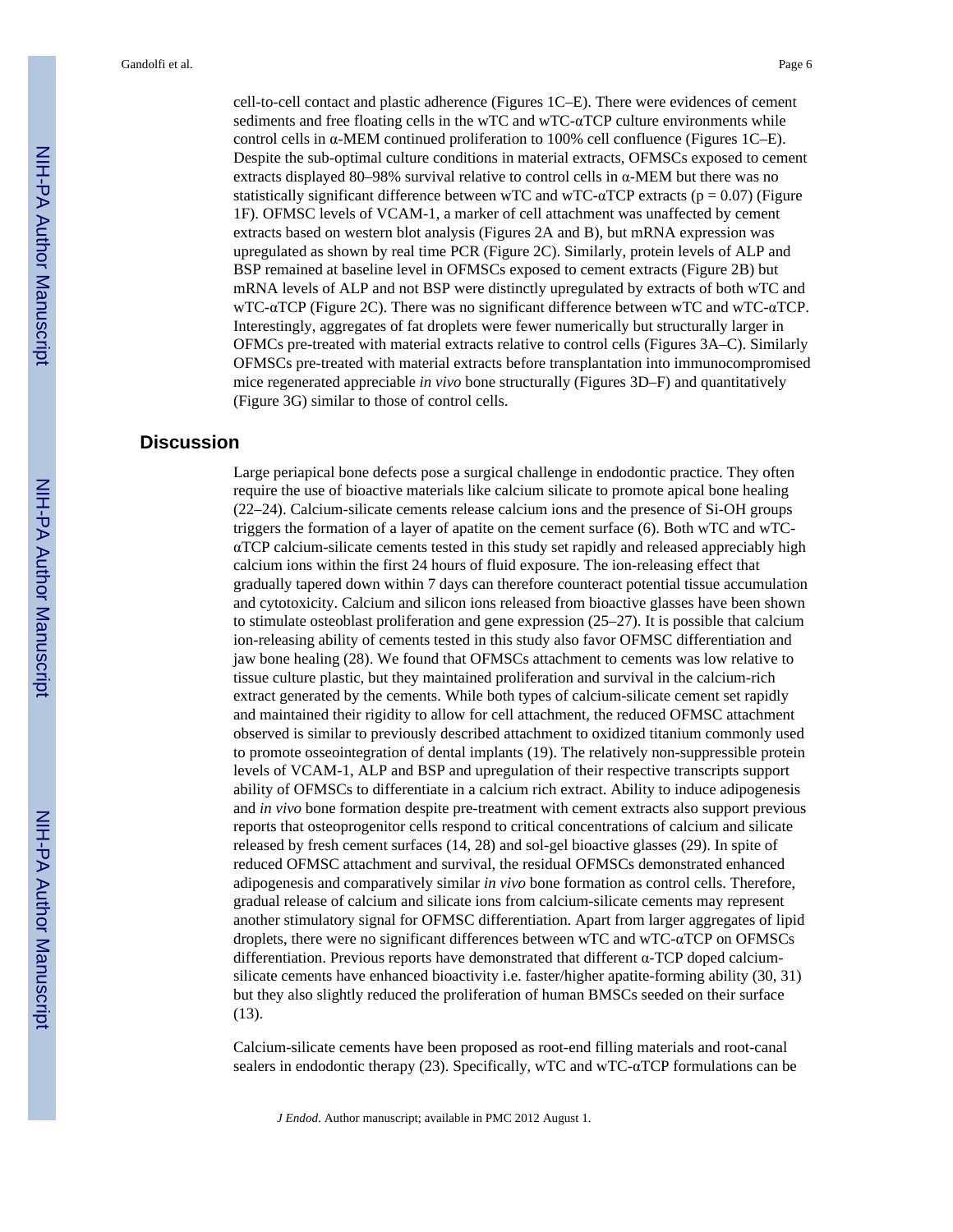used in contact with bone to seal defects and apices of resected teeth after apicoectomy; hence they can promote periapical bone regeneration and healing. Our study indicates the compatibility of wTC and wTC-αTCP calcium-silicate cements with OFMSCs, so if cements leach into surrounding bone, survival of resident osteoprogenitor cells will be relatively unaffected. Although calcium-silicate is more resorbable and less osteoconductive than hydroxyapatite-tricalcium phosphate commonly used to stimulate MSCs to form bone (1, 19), the present study shows that calcium-silicate cements have the potential to stimulate appropriate biomimetic microenvironments for OFMSC differentiation. Clinically, this property can ultimately promote rapid bone healing of large periapical bone defects following endodontic surgery. Additionally, we have previously reported that OFMSCs support hard tissue regeneration whether induced or non-induced (1); therefore, superior osteoregenerative and survival properties of OFMSCs in the milieu of ion-releasing calciumsilicates make OFMSCs attractive graft materials in endodontic surgery. Further studies are still warranted on the clinical applications of OFMSC-calcium silicate composite as donor grafts in endodontic surgery.

#### **Acknowledgments**

This project was supported in part with funds from United States Public Health Service/National Institutes of Health/National Cancer Institute (USPHS NIH NCI) research grant 5K08CA120875-05.

## **References**

- 1. Akintoye SO, Lam T, Shi S, Brahim J, Collins MT, Robey PG. Skeletal site-specific characterization of orofacial and iliac crest human bone marrow stromal cells in same individuals. Bone. 2006; 38:758–768. [PubMed: 16403496]
- 2. Stefanik D, Sarin J, Lam T, Levin L, Leboy PS, Akintoye SO. Disparate osteogenic response of mandible and iliac crest bone marrow stromal cells to pamidronate. Oral Dis. 2008; 14:465–471. [PubMed: 18938273]
- 3. Damek-Poprawa M, Stefanik D, Levin LM, Akintoye SO. Human bone marrow stromal cells display variable anatomic site-dependent response and recovery from irradiation. Arch Oral Biol. 2010; 55:358–364. [PubMed: 20378097]
- 4. Tziafas D, Pantelidou O, Alvanou A, Belibasakis G, Papadimitriou S. The dentinogenic effect of mineral trioxide aggregate (MTA) in short-term capping experiments. Int Endod J. 2002; 35:245– 254. [PubMed: 11985676]
- 5. Trubiani O, D'Arcangelo C, Di Iorio D, Di Nardo Di Maio F, Caputi S. Dental pulp stem cells bioadhesivity: evaluation on mineral-trioxide-aggregate. Int J Immunopathol Pharmacol. 2007; 20:81–86. [PubMed: 17897508]
- 6. Gandolfi MG, Taddei P, Tinti A, Prati C. Apatite-forming ability (bioactivity) of ProRoot MTA. Int Endod J. 2010; 43:917–929. [PubMed: 20646080]
- 7. Gandolfi MG, Iacono F, Agee K, Siboni F, Tay F, Pashley DH, et al. Setting time and expansion in different soaking media of experimental accelerated calcium-silicate cements and ProRoot MTA. Oral Surg Oral Med Oral Pathol Oral Radiol Endod. 2009; 108:e39–45. [PubMed: 19846328]
- 8. de Vasconcelos BC, Bernardes RA, Cruz SM, Duarte MA, Padilha Pde M, Bernardineli N, et al. Evaluation of pH and calcium ion release of new root-end filling materials. Oral Surg Oral Med Oral Pathol Oral Radiol Endod. 2009; 108:135–139. [PubMed: 19451009]
- 9. Duarte MA, Demarchi AC, Yamashita JC, Kuga MC, Fraga Sde C. pH and calcium ion release of 2 root-end filling materials. Oral Surg Oral Med Oral Pathol Oral Radiol Endod. 2003; 95:345–347. [PubMed: 12627108]
- 10. Gandolfi MG, Van Landuyt K, Taddei P, Modena E, Van Meerbeek B, Prati C. Environmental scanning electron microscopy connected with energy dispersive x-ray analysis and Raman techniques to study ProRoot mineral trioxide aggregate and calcium silicate cements in wet conditions and in real time. J Endod. 2010; 36:851–857. [PubMed: 20416432]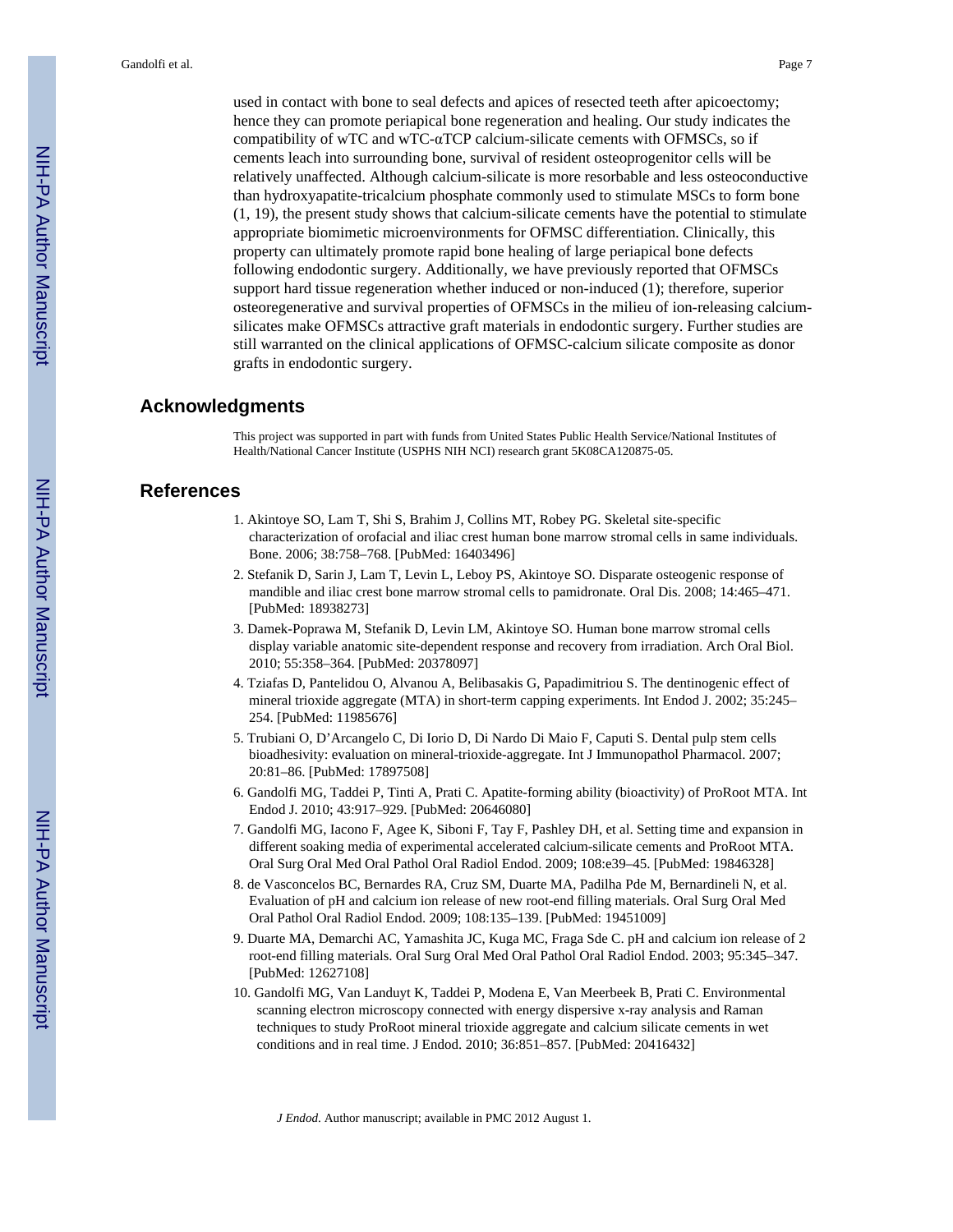- 11. Gandolfi MG, Taddei P, Tinti A, De Stefano Dorigo E, Rossi PL, Prati C. Kinetics of apatite formation on a calcium-silicate cement for root-end filling during ageing in physiological-like phosphate solutions. Clin Oral Investig. 2010; 14:659–668.
- 12. BSI. Terminology for the bio-nano interface. PAS; 2007. p. 132
- 13. Gandolfi MG, Ciapetti G, Taddei P, Perut F, Tinti A, Cardoso MV, et al. Apatite formation on bioactive calcium-silicate cements for dentistry affects surface topography and human marrow stromal cells proliferation. Dent Mater. 2010; 26:974–992. [PubMed: 20655582]
- 14. Al-Rabeah E, Perinpanayagam H, MacFarland D. Human alveolar bone cells interact with ProRoot and tooth-colored MTA. J Endod. 2006; 32:872–875. [PubMed: 16934631]
- 15. Merten HA, Wiltfang J, Grohmann U, Hoenig JF. Intraindividual comparative animal study of alpha- and beta-tricalcium phosphate degradation in conjunction with simultaneous insertion of dental implants. J Craniofac Surg. 2001; 12:59–68. [PubMed: 11314189]
- 16. Li Y, Zhang X, de Groot K. Hydrolysis and phase transition of alpha-tricalcium phosphate. Biomaterials. 1997; 18:737–741. [PubMed: 9158856]
- 17. Ginebra MP, Driessens FC, Planell JA. Effect of the particle size on the micro and nanostructural features of a calcium phosphate cement: a kinetic analysis. Biomaterials. 2004; 25:3453–3462. [PubMed: 15020119]
- 18. Chen CC, Ho CC, David Chen CH, Wang WC, Ding SJ. In vitro bioactivity and biocompatibility of dicalcium silicate cements for endodontic use. J Endod. 2009; 35:1554–1557. [PubMed: 19840646]
- 19. Akintoye SO, Giavis P, Stefanik D, Levin L, Mante FK. Comparative osteogenesis of maxilla and iliac crest human bone marrow stromal cells attached to oxidized titanium: a pilot study. Clin Oral Implants Res. 2008; 19:1197–1201. [PubMed: 18983324]
- 20. ANSI. ISO 9917-1. Part 1: Powder/liquid acid-base cements. 1. 2003. Dentistry Water-based cements.
- 21. ASTM. Standard Test Method for time of setting of hydraulic cement paste by Gillmore needles. ASTM International; 2007. p. 266-270.
- 22. Gandolfi MG, Perut F, Ciapetti G, Mongiorgi R, Prati C. New Portland cement-based materials for endodontics mixed with articaine solution: a study of cellular response. J Endod. 2008; 34:39–44. [PubMed: 18155489]
- 23. Torabinejad M, Chivian N. Clinical applications of mineral trioxide aggregate. J Endod. 1999; 25:197–205. [PubMed: 10321187]
- 24. Torabinejad M, Parirokh M. Mineral trioxide aggregate: a comprehensive literature review--part II: leakage and biocompatibility investigations. Journal of Endod. 2010; 36:190–202.
- 25. Ding S-J, Shie M-Y, Wang C-Y. Novel fast-setting calcium silicate bone cements with high bioactivity and enhanced osteogenesis in vitro. Journal of Materials Chemistry. 2009; 19:1183– 1190.
- 26. Maeno S, Niki Y, Matsumoto H, Morioka H, Yatabe T, Funayama A, et al. The effect of calcium ion concentration on osteoblast viability, proliferation and differentiation in monolayer and 3D culture. Biomaterials. 2005; 26:4847–4855. [PubMed: 15763264]
- 27. Sun J, Wei L, Liu X, Li J, Li B, Wang G, et al. Influences of ionic dissolution products of dicalcium silicate coating on osteoblastic proliferation, differentiation and gene expression. Acta Biomater. 2009; 5:1284–1293. [PubMed: 19010097]
- 28. Patel N, Best SM, Bonfield W, Gibson IR, Hing KA, Damien E, et al. A comparative study on the in vivo behavior of hydroxyapatite and silicon substituted hydroxyapatite granules. J Mater Sci Mater Med. 2002; 13:1199–1206. [PubMed: 15348666]
- 29. Jones JR, Tsigkou O, Coates EE, Stevens MM, Polak JM, Hench LL. Extracellular matrix formation and mineralization on a phosphate-free porous bioactive glass scaffold using primary human osteoblast (HOB) cells. Biomaterials. 2007; 28:1653–1663. [PubMed: 17175022]
- 30. Taddei P, Tinti A, Gandolfi MG, Rossi PL, Prati C. Ageing of calcium silicate cements for endodontic use in simulated body fluids: a micro-Raman study. Journal of Raman Spectroscopy. 2009; 40:1858–1866.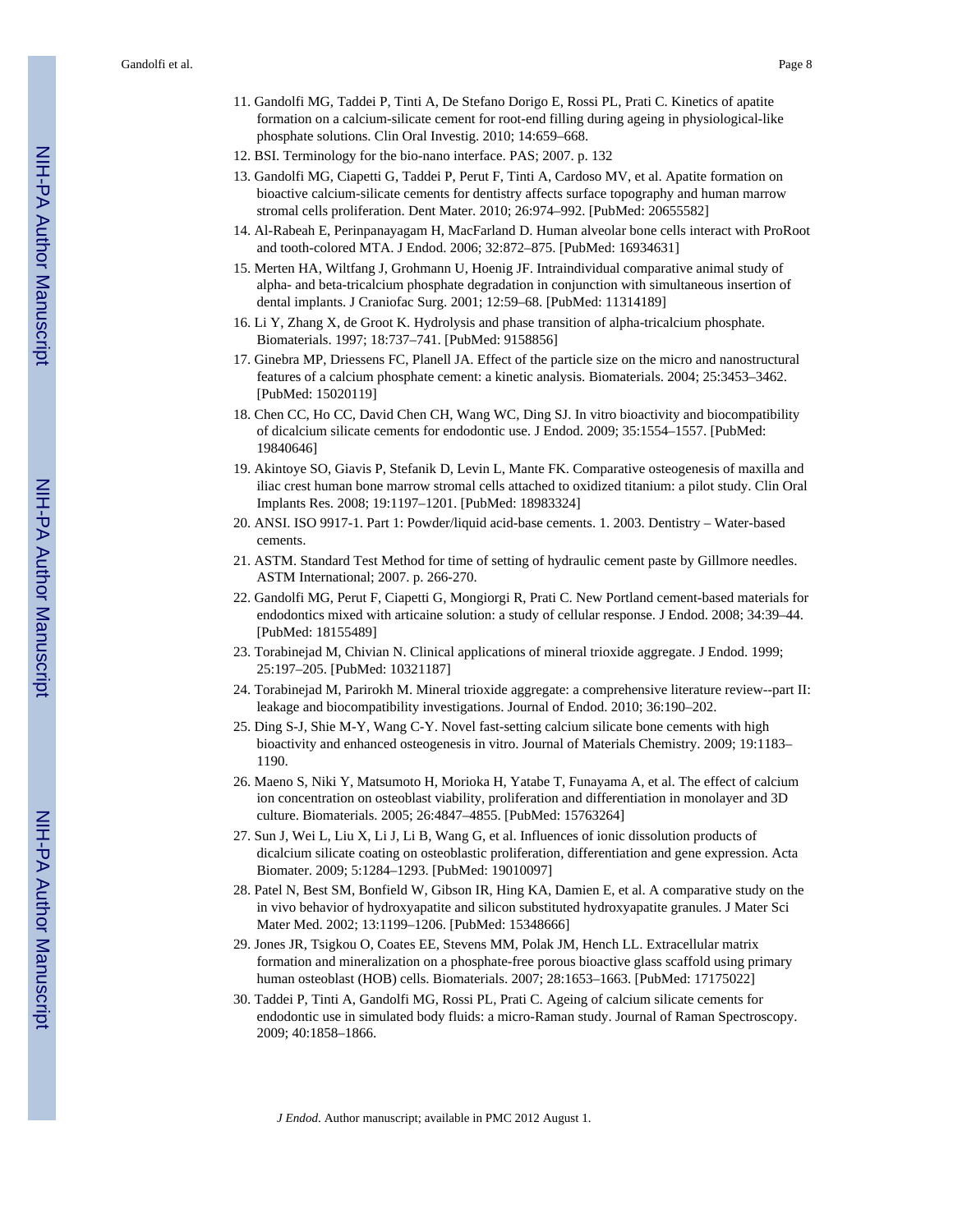31. Souza NJ, Justo GZ, Oliveira CR, Haun M, Bincoletto C. Cytotoxicity of materials used in perforation repair tested using the V79 fibroblast cell line and the granulocyte-macrophage progenitor cells. Int Endod J. 2006; 39:40–47. [PubMed: 16409327]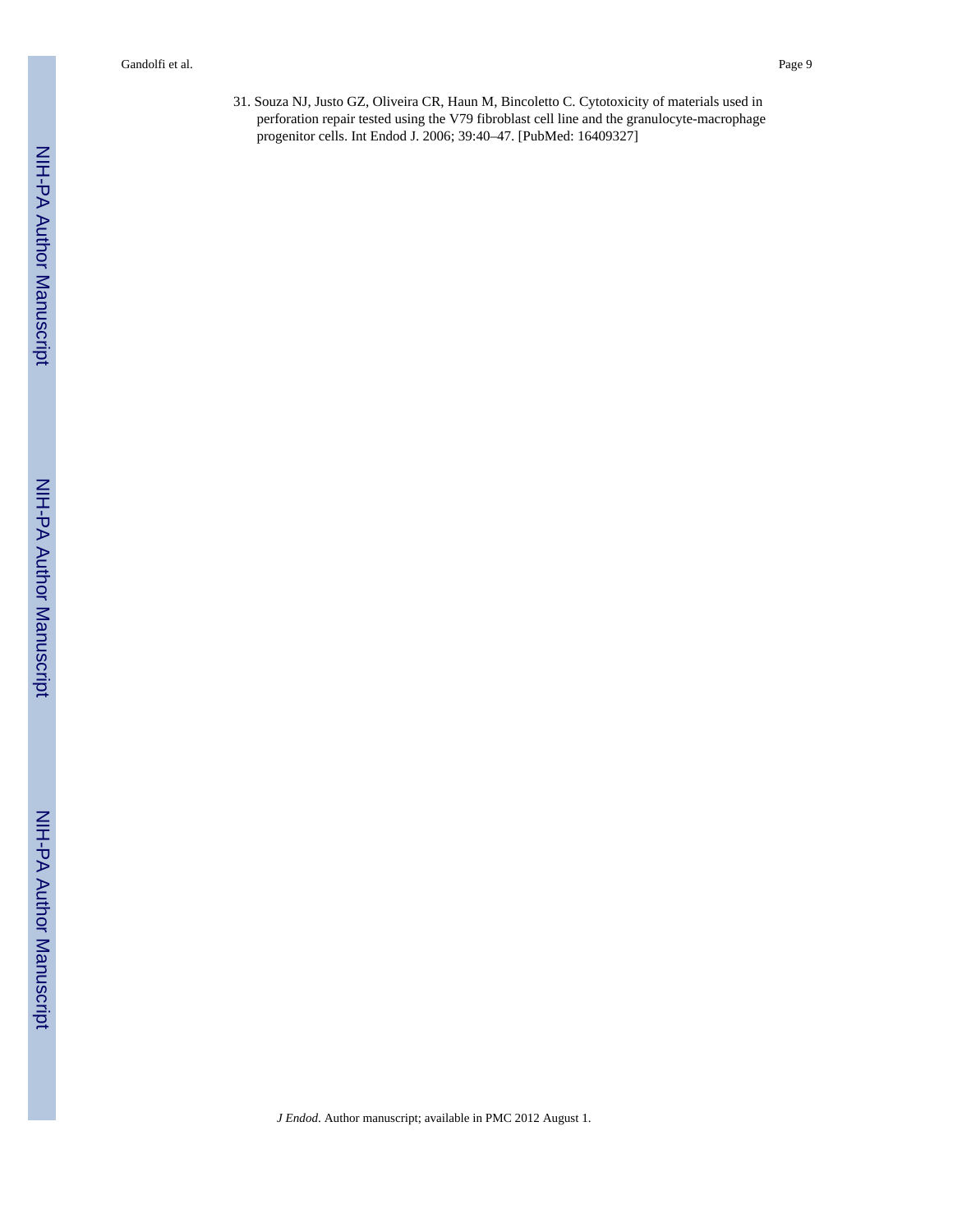Gandolfi et al. Page 10



#### **Figure 1.**

Effect of calcium silicate cements on attachment and survival of OFMSCs. Representative images of calcium silicate cements within the PVC mold (A, top panel) and after recovery from the mold (A, lower panel) indicate rigidity of the calcium silicate discs was maintained irrespective of setting parameters. OFMSC attachment to silicate discs was significantly lower (p = 0.001) than cells attached to tissue culture plastic (B). Plastic adherence in α-MEM culture medium (C) was reduced when OFMSCs were introduced to cement extracts (D, E) as demonstrated by floating cells and partial loss of cell-to-cell contact. Metabolically active cells in calcium silicate extracts and α-MEM were similar based on WST-1 survival assay (F) and there were no significant differences between surviving cells in wTC and wTC-αTCP extracts ( $p = 0.074$ ). [\*\*\* =  $p \le 0.001$ ].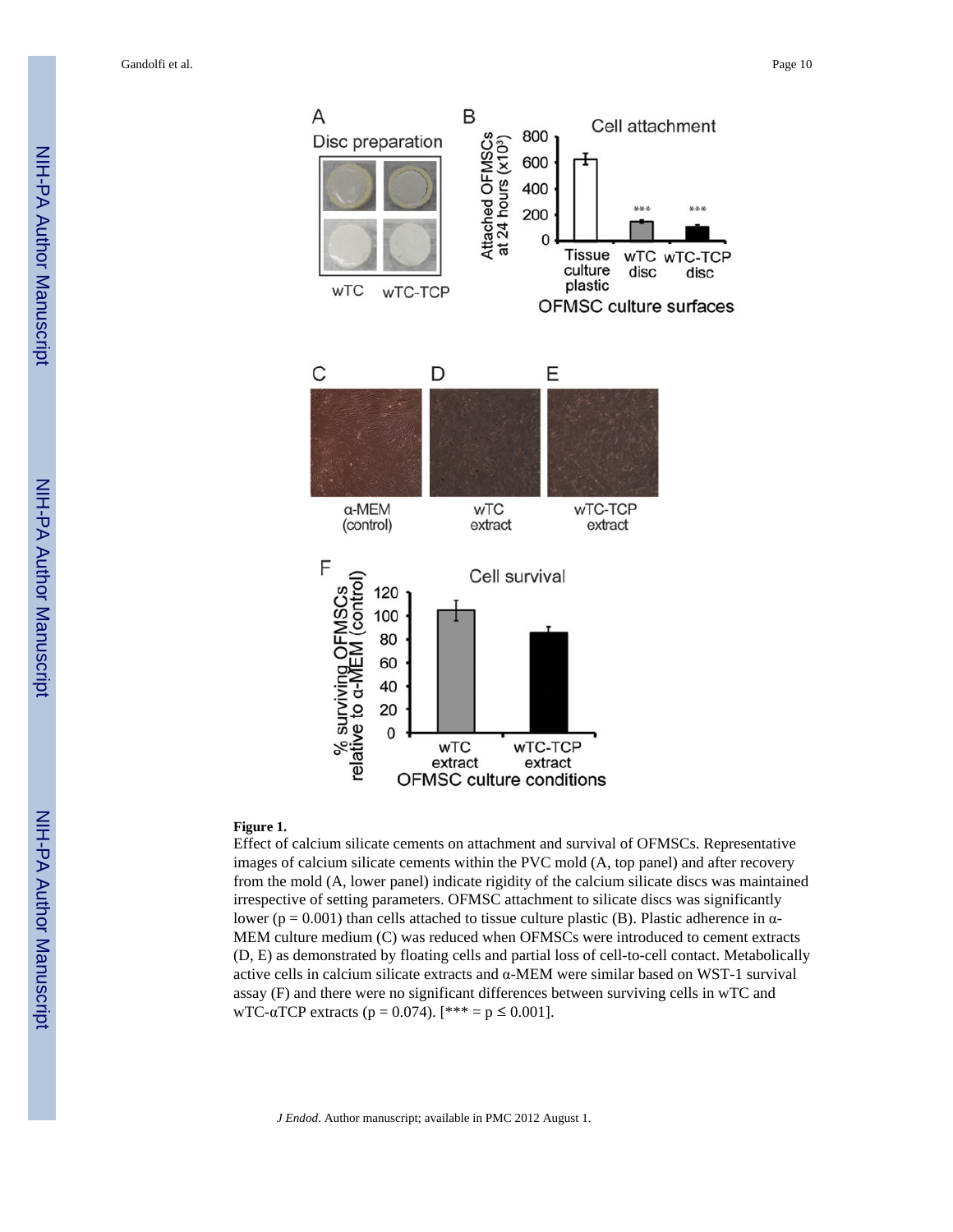Gandolfi et al. Page 11



#### **Figure 2.**

Effects of calcium silicate cements on *in vitro* differentiation of OFMSCs. Representative Western blot bands of control (α-MEM), wTC and wTC-αTCP extracttreated OFMSCs proteins showed immunoreativity to vascular cell adhesion marker-1 (VCAM-1), alkaline phosphatase (ALP), bone sialoprotein (BSP) and  $\alpha$ -tubulin [protein] loading control] (A). Densitometric analysis of immunoreactive bands (B) showed minimal changes in VCAM-1 and BSP levels relative to control cells but ALP level was slightly more reduced in OFMCS exposed to wTC-αTCP extracts. Real time PCR amplification of specific primers for the same markers demonstrated significant upregulation of their gene transcripts with  $ALP > VCAM-1 > BSP$  (C) [PCR data normalized to non-osteogenic controls and TATA binding protein as housekeeping gene]. There were no significant differences between the two cement types.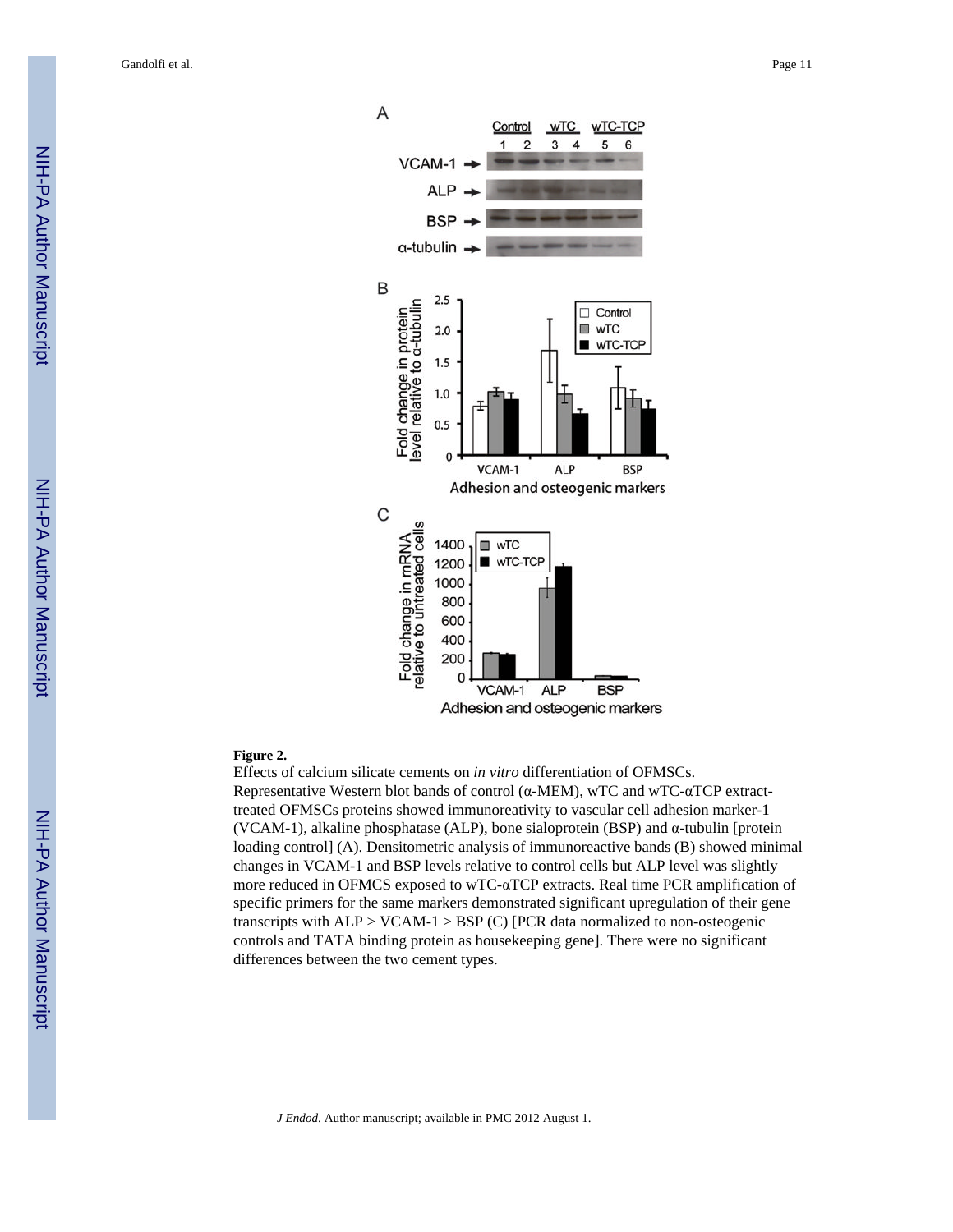Gandolfi et al. Page 12



#### **Figure 3.**

Effect of calcium silicate cements on adipogenesis and *in vivo* bone regeneration. Lipid aggregates (black arrow heads) were randomly distributed around majority of α-MEMcultured (control) OFMSCs (A), while wTC and wTC-αTCP extract-treated cells displayed fewer but structurally larger lipid aggregates (B, C) than control cells. Similarly OFMSCs pre-treated with material extracts regenerated appreciable *in vivo* bone (black solid arrows) structurally similar to those of control cells (D, E, F); and there were no differences in amount of bone regenerated by extract-treated and  $α$ -MEM-treated OFMSCs (G) [ $* =$ hydroxyapatite carrier; clear arrow = fibrous tissues].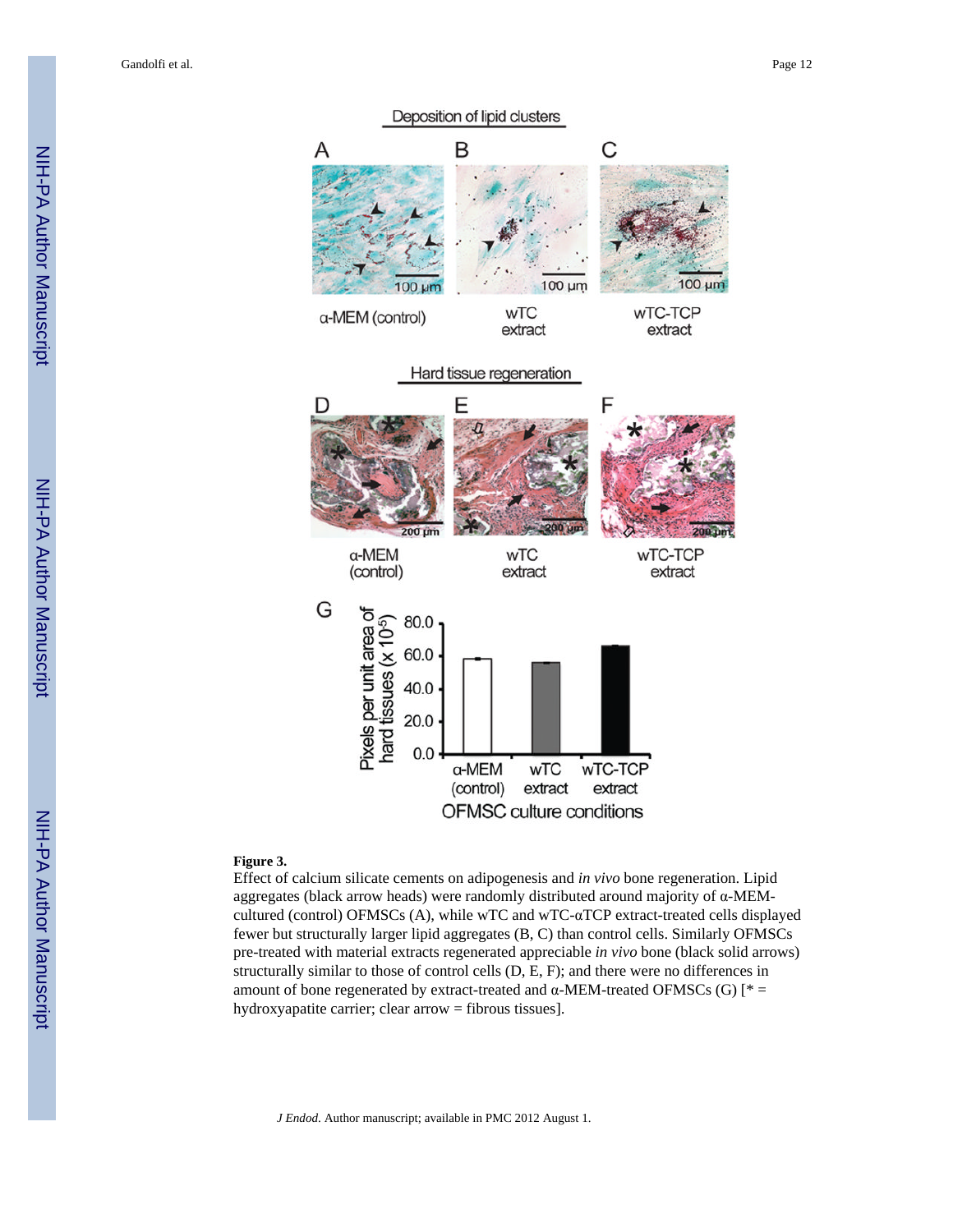#### **Table 1 Duration of setting reactions of calcium-silicate cements**

Initiation and completion of cement setting reaction

| <b>Setting reaction (minutes)</b> |                                   |                            |  |  |  |
|-----------------------------------|-----------------------------------|----------------------------|--|--|--|
|                                   |                                   | Initiation Completion      |  |  |  |
| wTC                               |                                   | $72.0 + 4.1$ $135.5 + 7.9$ |  |  |  |
|                                   | $\text{wTC-TCP} \quad 47.6 + 5.6$ | $79.3 + 7.9$               |  |  |  |

n =10 samples tested per cement type